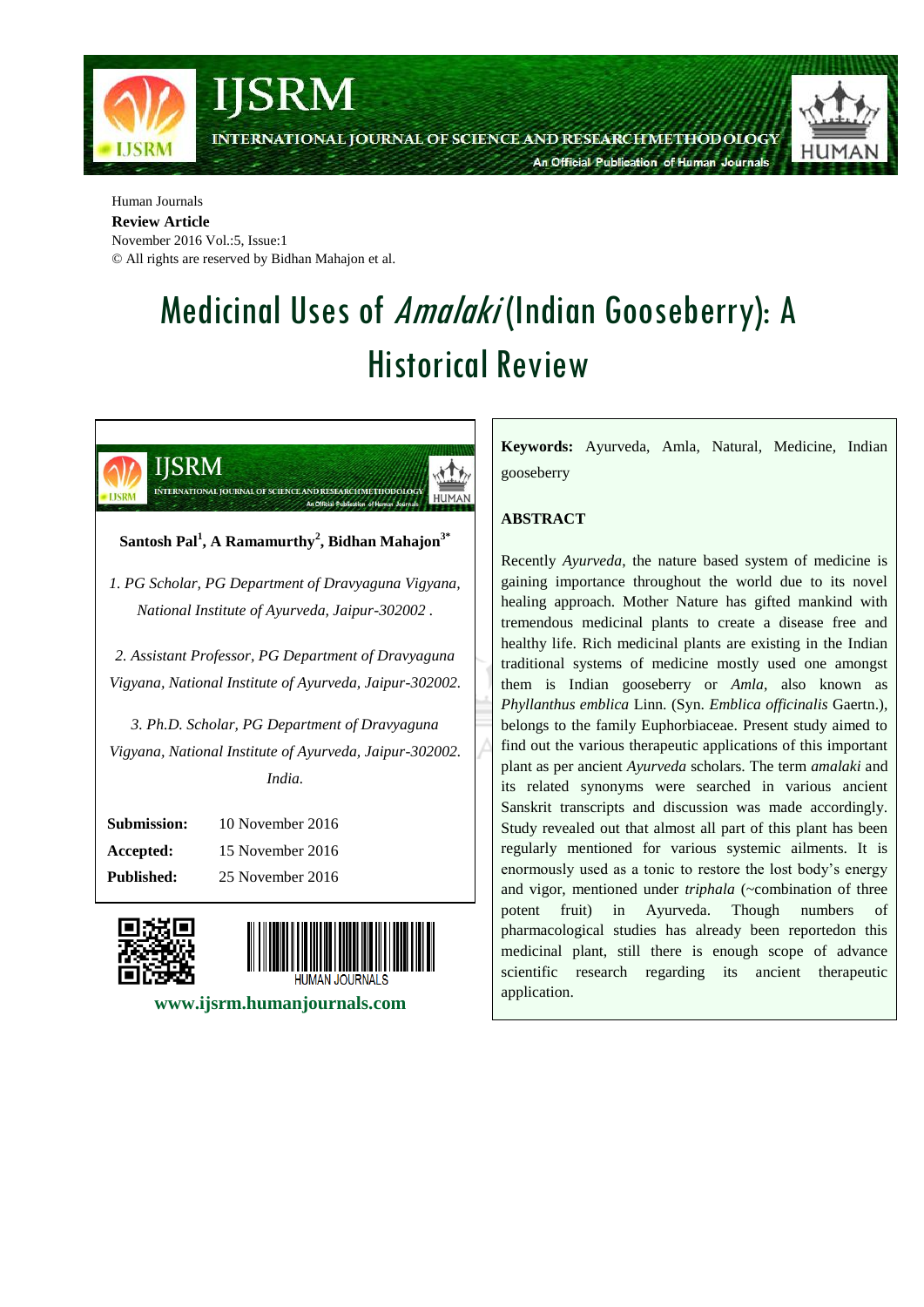#### **INTRODUCTION**

*Amla* (Indian gooseberry) is one of the most important medicinal plants in Indian traditional systems of medicine. The plant is botanically identified as *Phyllanthus emblica* Linn. or *Emblica officinalis* Gaertn. It is a small or medium sized, deciduous tree. Leaves are sub sessile, closely set along the branchlets, distichously narrow, linear, and obtuse, having appearance of pinnate leaves. Flowers are greenish-yellow, arranged in axillary fascicles on the leaf bearing branchlets, often on the naked portion below the leaves. Fruits are fleshy, globose, with obscure vertical furrow, pale yellow. Seeds are 6 in number, trigonous in shape. The plant is commonlyavailable throughout tropical and subtropical region of India, chiefly in dry deciduous forests, ascending to 1400m on the Himalaya, Chota Nagpur, Bihar, Orissa, West Bengal, North Circars, Deccan, Karnataka and in Western ghats<sup>[1]</sup>. It is a wellknown fact that all parts of *amalaki* are useful in the treatment of various diseases. Pharmacological research reports on *amalaki* reveals its analgesic<sup>[2]</sup>, anti-tussive<sup>[3]</sup>, antiatherogenic<sup>[4,5]</sup>, adaptogenic<sup>[6]</sup>; cardioprotective<sup>[7]</sup>, gastro protective<sup>[8,9]</sup> nephroprotective<sup>[10]</sup>, neuroprotective<sup>[11]</sup> and anticancer<sup>[12]</sup> properties. *Amla* is also reported to possess chemopreventive<sup>[13]</sup>, radio<sup>[14]</sup>, chemo<sup>[15]</sup>and immunomodulatory<sup>[16]</sup>, free radical scavenging<sup>[17]</sup>,antioxidant<sup>[18]</sup>, anti-inflammatory<sup>[19]</sup>, antimutagenic activities<sup>[20]</sup>. These properties are efficacious in the prevention and treatment of various diseases like cancer, atherosclerosis, diabetes, peptic ulcer, anemia, liver, heart diseases and various other disorders. Present study was aimed to find out the ancient therapeutic uses of the plant *amalaki* in various *Ayurveda*transcripts. The word *amalaki* and all the related synonyms as per *Ayurveda* literature have been searched in various classical texts and discussion was made accordingly.

#### **THERAPEUTIC USES OF AMALAKI IN VARIOUS AYURVEDA TEXTS:**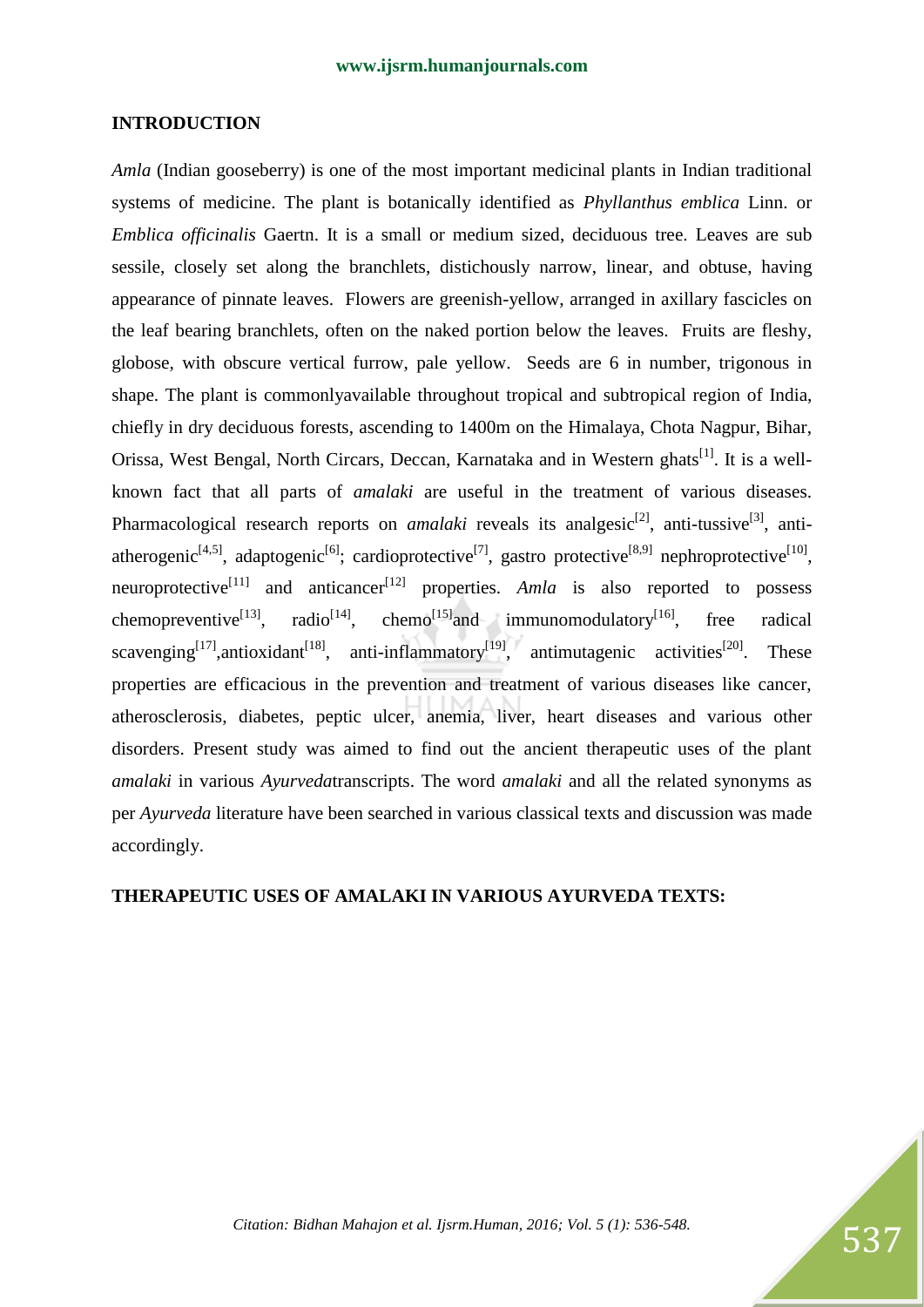| Sr.no.           | <b>Reference</b>          | <b>Mention</b>           | <b>Indication</b>                     |
|------------------|---------------------------|--------------------------|---------------------------------------|
| 1.               | $C.$ Su.4/24              | Virechanopaga mahakasaya | Virechana (purgation)                 |
| 2.               | C.Su.4/50                 | Vayastapana mahakasaya   | Vayasthana (antiaging)                |
| 3.               | $\overline{C.Ci.1}$ -1/36 | Sasyani amlaksay         | Amrittulya (~elixir)                  |
| $\overline{4}$ . | $C.Ci.1-3/10$             | Kevalamlak rasayana      | Rasayana (adjuvant)                   |
| 5.               | C.Ci.3/219                | Pipalyadi ghrit          | Jirna jwara (~ chronic fever)         |
| 6.               | $C_{1}$ . $3/225$         | Baladi ghrit             | Jwara (~fever)                        |
| 7.               | C.Ci.5/119                | Tryamandya ghrit         | Gulma (~abdominal lump)               |
| 8.               | C.Ci.5/122                | Amlakadhya ghrit         | Gulma (~abdominal lump)               |
| 9.               | C.Ci.6/26                 | Amalaki swrasa           | Prameha (~diabetes)                   |
| 10.              | C.Ci.10/31                | Amlakadi ghrit           | Apasmar (~epilepsy)                   |
| 11.              | C.Ci.16/114               | Amalaki swrasa           | Pandu (~anaemia)                      |
| 12.              | C.Ci.18/40                | Traiushnadighrit         | Kasa (~cough)                         |
| 13.              | C.Ci.18/120               | Amalaki leha             | Kasa (~cough)                         |
| 14.              | C.Ci.26/53                | Amalaki swrasa           | Mutrakricha(~urinary incontinence)    |
| 15.              | C.Ci.26/170               | Mahamaur ghrit           | Shrioroga (~headache)                 |
| 16.              | C.Ci.26/242               | Amalaki rasayana         | Vata vyadhi (~neurological disorder)  |
| 17.              | C.Ci.30/78                | Dhatakyadi tail          | Yonivyapad (~gynaecological disorder) |
| 18.              | C.Ci.30/149               | Amalaki rasayana         | Sukradosha (~Azoospermia)             |
| 19.              | $C$ .Ka. $8/17$           | Amalaki swrasa           | Sukumar(~healthy complexion)          |
| 20.              | C.Ka.12/12                | Dantidravanti kwatha     | Virechana (~purgative)                |
| 21.              | C.Ci.7/55                 | Mahakhadir ghrit         | Kustha (~leprosy)                     |
| 22.              | C.Ci.11/38                | Amritaprash ghrit        | Kshatakshina(~emaciation)             |
| 23.              | C.Ci.11/50                | Prathamsarpiguna         | Kshatakshina(~emaciation)             |
| 24.              | C.Ci.11/63                | Tritiyasarpuguna         | Kshatakshina(~emaciation)             |
| 25.              | C.Ci.12/32                | Asthasatharista          | Sotha (~odema)                        |
| 26.              | C.Ci.12/100               | Amalaki swarasa          | Jalakgardhab(~inflammatoryswelling)   |
| 27.              | C.Ci.16/90                | Shilajatuvatak           | Pandu (~anemia)                       |
| 28.              | C.Ci.16/101               | Dhatriavaleha            | Pandu (~anemia)                       |
| 29.              | C.Ci.16/111               | Dhatryarista             | Padu (~anemia)                        |
| 30.              | C.Ci.17/135               | Dhatri swarasa           | Hicca (~hiccough)                     |

# **Table 1: Medicinal uses of** *Amalaki* **in** *Charak Samhita* **[21]:**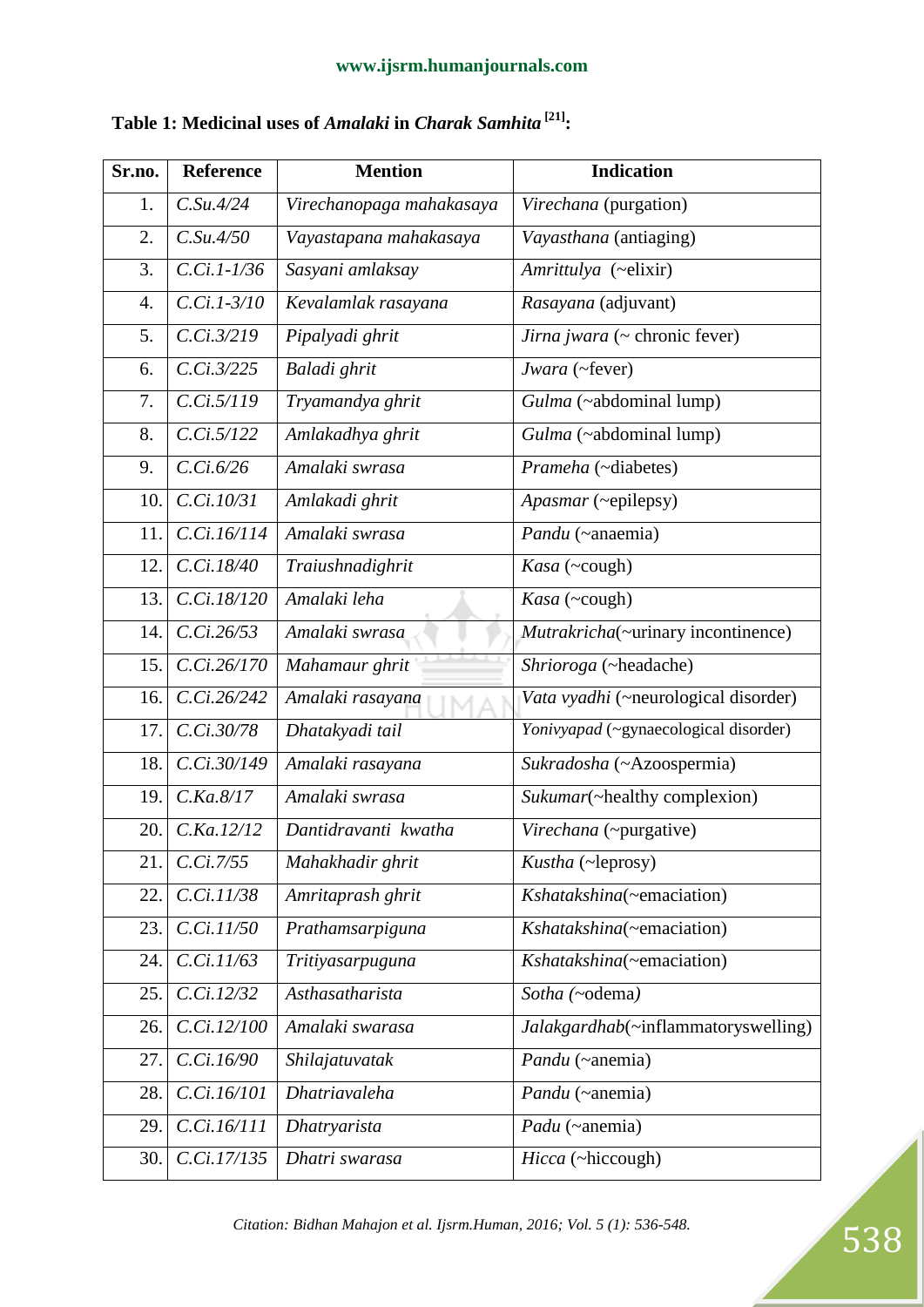| 31. | C.Ci.18/92       | <b>Dhatriadivleha</b> | <i>Kasa</i> ( $\sim$ cough)             |
|-----|------------------|-----------------------|-----------------------------------------|
| 32. | C.Ci.18/101      | Sithiradi kshirpaka   | <i>Kasa</i> ( $\sim$ cough)             |
| 33. | C.Ci.18/165      | Dhatri churna         | <i>Kasa</i> ( $\sim$ cough)             |
| 34. | $C_{120/32}$     | Dhatri swarasa        | <i>Chardi</i> (~vomiting)               |
| 35. | C.Ci.26/261      | Dhatryadi rasakriya   | <i>Netra roga</i> ( $\sim$ eyedisorder) |
| 36. | $C_{126/273}$    | Mahanil tail          | Palit (~greying of hair)                |
| 37. | $C_{1}$ Ci.29/63 | Jivaniya ghrit        | Bandhya (~infertility)                  |
| 38. | $C_{1}$ .29/86   | Dhatri kwatha         | Vatarakta (~osteo arthritis)            |
| 39. | C.Ka.7/30        | Matulingadileha       | Virechna (~purgative)                   |
| 40. | $C$ .Ka.7/42     | Kalayanak guna        | Jwara(~fever)                           |
| 41. | $C$ .Ka. $8/13$  | Araghwadhadi ghrit    | Virechna (~purgative)                   |
| 42. | C.Ka.11/15       | Shakhanighrit         | Virechna (~purgative)                   |

Abbreviation: *C-Charaka Samhita, Su-Sutra Sthana, Vi-Viman Sthana, Ci-Chikitsa Sthana, Ka-Kalpa Sthana.*

v

アジ

| Sr.no. | <b>Reference</b> | <b>Mention</b>      | <b>Indication</b>                        |
|--------|------------------|---------------------|------------------------------------------|
| 1.     | Su.Su.46/43      | Phalavarga          | Sarvadoshghana (~control three humors)   |
| 2.     | Su.U.11/15       | Vartak pistak       | Abhisayanda (~conjuctivitis)             |
| 3.     | Su.U.39/225      | Kalasyadi ghrit     | Jirna jwara(~chronic fever)              |
| 4.     | Su.U.44/40       | Drakshadi ghrit     | <i>Lagharak</i> (~complicated hepatitis) |
| 5.     | Su. U. 52/36     | Amalaki churna      | <i>Kasa</i> ( $\sim$ cough)              |
| 6.     | Su.Su.44/21      | Kashmaryadi ghrit   | Verechana (~purgative)                   |
| 7.     | Su.Su.46/336     | <b>Dhatari</b>      | Amla srestha (~best sour test)           |
| 8.     | Su.Ci.6/15       | Pippalyadi kawartha | Arsa ( $\neg$ piles)                     |
| 9.     | Su.Ci.9/8        | Mahatikta ghrita    | <i>Kustha</i> (~leprosy)                 |
| 10.    | Su.Ci.25/28      | Nili tail           | <i>Palit</i> ( $\sim$ graying of hair)   |
| 11.    | Su. U. 39/213    | Tripaladi yoga      | Vishama jwara (~intermittent fever)      |
| 12.    | Su.U.39/219      | Pippalyadi ghrita   | Jeerna jwara (~chronic fever)            |
| 13.    | Su.U.39/228      | Patoladi ghrita     | Jwara (~fever)                           |
| 14.    | Su.U.39/248      | Triphala ghrit      | Jwara (~fever)                           |
| 15.    | Su.U.42/24       | Sadngaghrit         | Gulma (~abdominal lump)                  |

**Table 2: Medicinal uses of Amalaki in** *Susruta Samhita* **[22]:**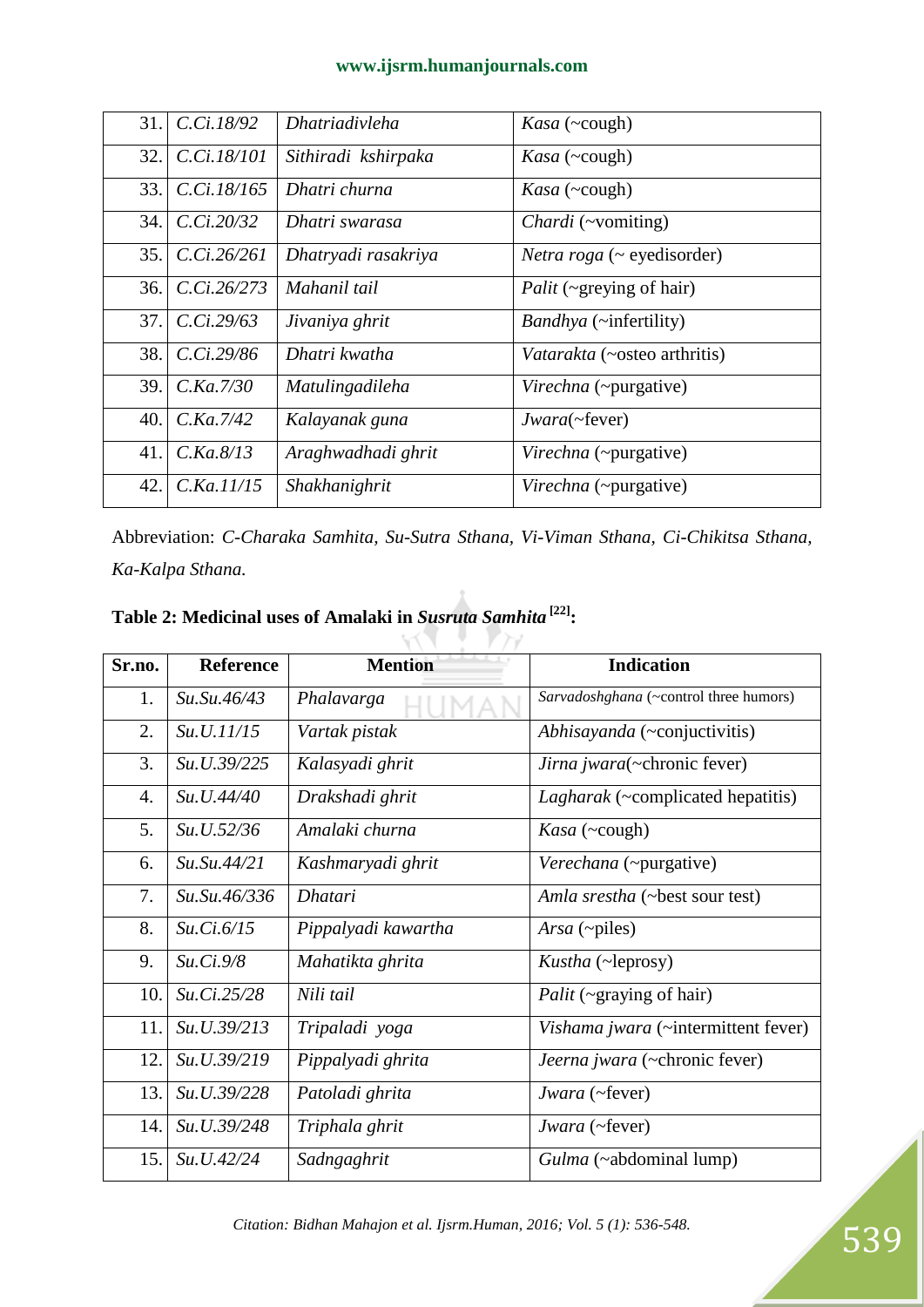| 16. | Su.U.44/21   | Dhatriphala swarasa | <i>Pandu</i> (~anemia)                 |
|-----|--------------|---------------------|----------------------------------------|
| 17. | Su. U.45/18  | Dhatriphala ghrit   | <i>Raktapitta</i> (~bleeding disorder) |
| 18. | Su. U.46/20  | Dhatriphala swarasa | Murcha (~fanting)                      |
| 19. | Su. U.49/36  | Chandanadi yoga     | Chardi (~vomiting)                     |
| 20. | Su. U. 52/18 | Marichadi yoga      | <i>Kasa</i> ( $\sim$ cough)            |
| 21  | Su. U. 55/22 | Dhatriphala swarasa | Udavarta (~neurulogical disorder)      |
| 22. | Su.U.58/41   | Dhatriphala swarasa | $Mutradosha$ ( $\sim$ urine disorder)  |

Abbreviation: *S-Susruta Samhita, Su-Sutra Sthana, Ci-Chikitsa Sthana, U-Uttartantra.* 

**Table 3: Medicinal uses of Amalaki in** *Astanga Hridaya***[23]:**

| Sr.no.           | <b>Reference</b>        | <b>Mentioned In</b>       | <b>Indication</b>                  |
|------------------|-------------------------|---------------------------|------------------------------------|
| 1.               | Ah.Su.3/51              | Nityasavaniya aahara      | (~ used as daily diet)             |
| 2.               | Ah.Su.10/25             | Amla skanda               | (~ sour group of drug)             |
| 3.               | Ah.Su.18/23             | Dhatri swarasa            | Vamana (~ vomiting)                |
| $\overline{4}$ . | Ah.Su.29/36             | Dadimadi ghrita           | Varana (~wound healing)            |
| 5.               | $\overline{Ah.Ci.I/50}$ | Dhatryadi kwatha          | Vishama jwara (~intermitent fever) |
| 6.               | Ah.Ci.1/100             | Dhatri swarasa            | Jwara (~fever)                     |
| 7.               | Ah.Ci.1/28              | Dhatri kalka              | Jwara (~fever)                     |
| 8.               | Ah.Ci.1/29              | <b>Dhatriadiavleha</b>    | Kasa (~cough)                      |
| 9.               | Ah.Ci.3/29              | Tawagadiavleha            | Kasa (~cough)                      |
| 10.              | Ah.Ci.3/50              | Pipalyadi ghrit           | Kasa (~cough)                      |
| 11.              | Ah.Ci.3/97              | Amritprash ghrita         | Kasa (~cough)                      |
| 12.              | Ah.Ci.3/108             | Dhatri ghrit              | Vayhsthapanamayusam (~antiaging)   |
| 13.              | Ah.Ci.3/138             | Vasisthaharitaki rasayana | Rasayana (~adaptogen)              |
| 14.              | Ah.Ci.4/40              | Pippalyadi churna         | Hicca, sawsa (~hiccups-asthma)     |
| 15.              | Ah.Ci.5/45              | Kanadhatri churna         | $Rajyashma$ (~ tuberculosis)       |
| 16.              | Ah.Ci. $6/16$           | Dhatri swarasa            | Chardi (~vomiting)                 |
| 17.              | Ah.Ci.7/107             | Dhatri ghrit              | Madataya (~ alcohol disorder)      |
| 18.              | Ah.Ci.8/65              | Abhyarista                | Arsa (~piles)                      |
| 19.              | Ah.Ci.8/149             | Piluphala ghrit           | Arsa (~piles)                      |
| 20.              | Ah. Ci.11/10            | Dhatriphala swarasa       | Mutraghata (~urine incontinence)   |
| 21.              | Ah.Ci.12/5              | Dhatri swarasa            | Prameha (~diabetes)                |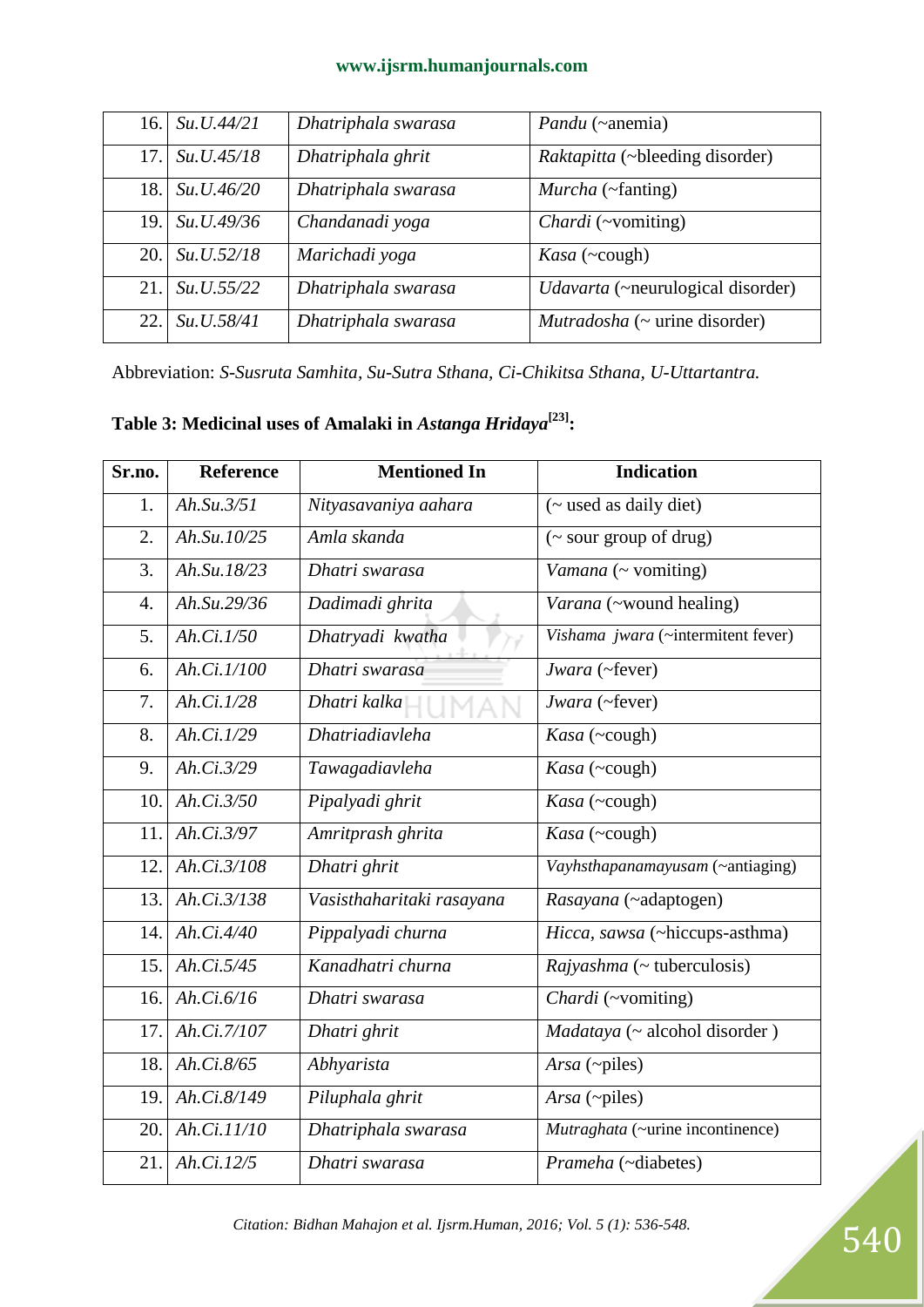| 22. | Ah.Ci.13/14 | Tryamandadi kwatha     | Vidradhi (~abscess)                         |
|-----|-------------|------------------------|---------------------------------------------|
| 23. | Ah.Ci.13/17 | Drakshadi ghrita       | Vidradhi (~abscess)                         |
| 24. | Ah.Ci.14/75 | Dadhika ghrit          | Gulma(~abdominal lump)                      |
| 25. | Ah.Ci.16/25 | Shilajatu vatak        | Pandu (~anaemia)                            |
| 26. | Ah.Ci.16/30 | <b>Drakshadiavleha</b> | Pandu (~anaemia)                            |
| 27. | Ah.Ci.16/44 | Nisadi anjana          | Kamala (~jaundice)                          |
| 28. | Ah.Ci.16/54 | Dhatriadi swarasa      | Halimaka (~complicated hepatitis)           |
| 29. | Ah.Ci.19/49 | Sitadi avaleha         | Kustha (~leprosy)                           |
| 30. | Ah.Ci.22/14 | Mustadi kwatha         | Vatarakta (~ osteoarthritis)                |
| 31. | Ah.Ci.22/19 | Panchamuladi kwatha    | Vatarakta (~osteoarthrities)                |
| 32. | Ah.Ka.2/19  | Kalyanaka guna         | Kustha (~leprosy)                           |
| 33. | Ah.Ka.2/36  | Dadimadi swarasa       | Virechan (~purgative)                       |
| 34. | Ah.Ka.2/40  | Tilvakadi churna       | Virechan (~purgative)                       |
| 35. | Ah.U.I/10   | Hemadi churna          |                                             |
| 36. | Ah.U.2/36   | Dhatri churna          | Dantoutapatti (~ origin of teeth)           |
| 37. | Ah.U.2/48   | Sthiradi ghrita        | Balasosha (~marasmus)                       |
| 38. | Ah. U. 9/2  | Dhatriadi kwatha       | Kumbhika (~ eye disorder)                   |
| 39. | Ah.U.11/40  | Mahanil gutika         | Suddha sukra (~healthy sperm)               |
| 40. | Ah.U.11/50  | Anjanavarti            | Shirasukra (~ eye disorder)                 |
| 41. | Ah.U.13/66  | Sauviradi anjana       | Timira (~cataract)                          |
| 42. | Ah.U.24/27  | Lakshadi lepa          | Darunaka (~head boils)                      |
| 43. | Ah.U.24/45  | Prapaundrikadi tail    | Palita (~greying of hairs)                  |
| 44. | Ah.U.32/6   | Dhatriadi yoga         | Jalagardhaba (~inflammatory swelling)       |
| 45. | Ah.U.39/35  | Chayavanprash          | Rasayana (~adaptogen)                       |
| 46. | Ah.U.39/60  | Amalaki ghrit          | Medhavayahstharayam<br>$(\neg \text{keep }$ |
|     |             |                        | sustain reminiscence)                       |
| 47. | Ah.U.39/148 | Amalaki rasayana       | Jaravikara (~antiageing)                    |
| 48. | Ah.U.39/149 | Dhatriadi rasayana     | Tarunavaya (~young age)                     |
| 49. | Ah.U.40/16  | Vidaryadi ghritam      | Vajikarana (~aphrodisiac)                   |
| 50. | Ah.U.40/48  | Dhatri swarasa         | Prameha (~cough)                            |
| 51. | Ah.U.40/56  | <b>Dhatri</b>          | Vayahstapana (~antiageing)                  |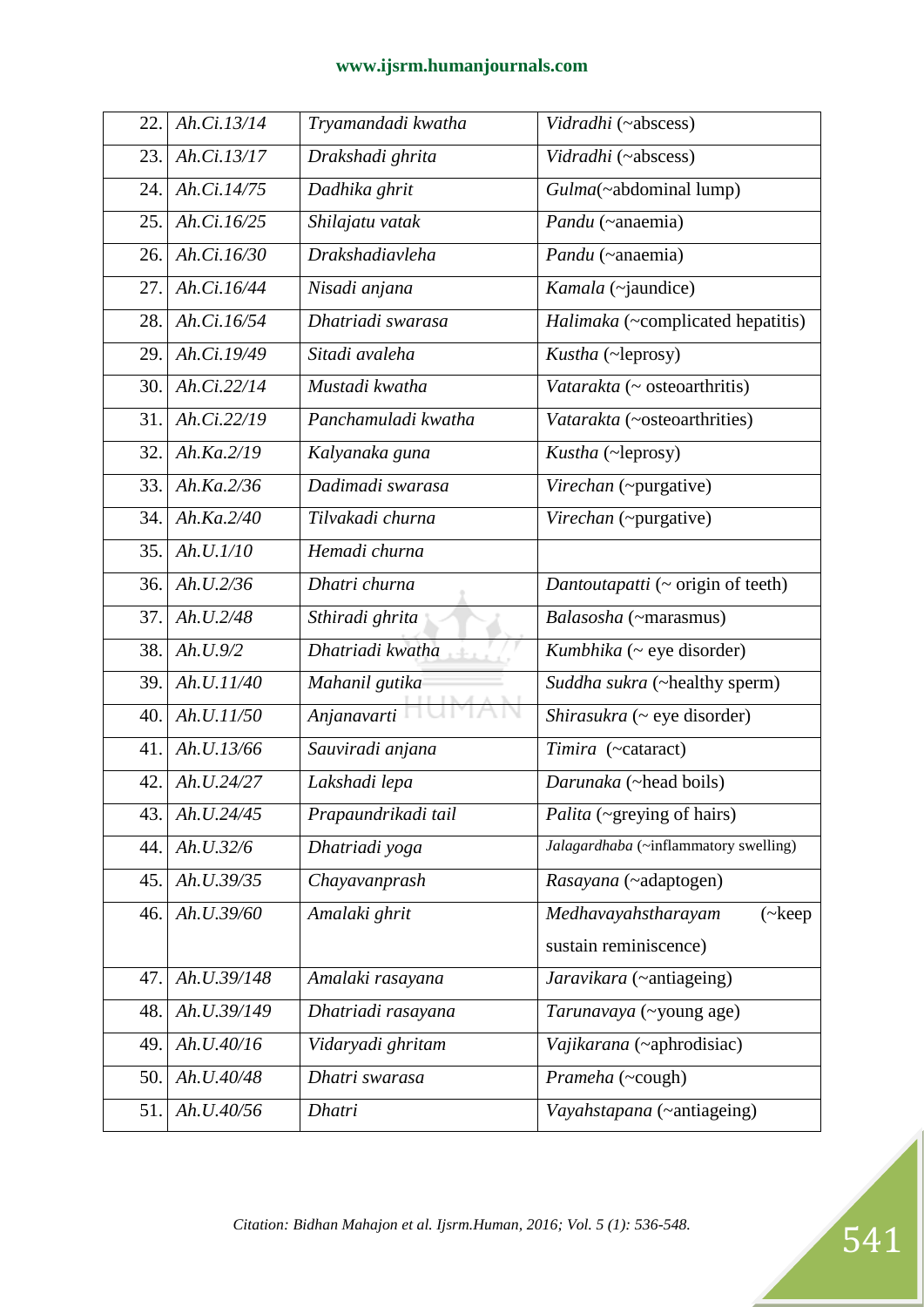Abbreviation: Ah-Astanga Hridaya, *Su-Sutra Sthana, Ci-Chikitsa Sthana, K-Kalpa sthana, U-Uttartantra.* 

| Sr.no.           | <b>Reference</b> | <b>Mentioned In</b>  | <b>Indication</b>                     |
|------------------|------------------|----------------------|---------------------------------------|
| 1.               | H.Sa.2/71        | Guduchyadi kwatha    | Pitta jwara (~fever)                  |
| 2.               | H.Sa.2/88        | Kiratiktadi kwatha   | Vata , pitta jwara (~fever)           |
| 3.               | H.Sa.2/91        | Sunthiadi kwatha     | Pitta , kapha jwara (~fever)          |
| $\overline{4}$ . | H.Sa.2/205       | Vasadi kwatha        | Chathurthak jwara (~fever)            |
| 5.               | H.Sa.2/210       | Mustadi kwatha       | Bhuta jwara (~fever)                  |
| 6.               | H.Sa.3/20        | Uttapaladi pachana   | Jwaratisara (~fever-diarrhoea)        |
| 7.               | H.Sa.7/40        | Dhatriphala churna   | Pitta shula (~pain)                   |
| 8.               | H.Sa.7/41        | Dadimadi churna      | Pitta shula (~pain)                   |
| 9.               | H.Sa.7/48        | Matulungadi rasa     | Kapha shula (~pain)                   |
| 10.              | H.Sa.7/65        | Hinguadi vati        | Sarvashula nasak (~all types of pain) |
| 11.              | H.Sa.8/28        | Amrita vatak         | Pandu (~anaemia)                      |
| 12.              | H.Sa.9/88        | Parasar ghrit        | Kshyaroga (~emaciation)               |
| 13.              | H.Sa.9/121       | Amlakadi churna      | Rajyakshma (~tuberculosis)            |
| 14.              | H.Sa.9/130       | Guduchyadi churna    | Rajyakshma (~tuberculosis)            |
| 15.              | H.Sa.10/30       | Baladi kwatha        | Raktapitta (~bleeding disorder)       |
| 16.              | H.Sa.10/35       | Amalaki lepa         | Nasagata raktapitta (~nasal bleeding) |
| 17.              | H.Sa.10/66       | Dhatri churna        | Raktapitta (~bleeding disorder)       |
| 18.              | H.Sa.12/30       | Drakshadi leha       | Kasa (~couh)                          |
| 19.              | H.Sa.12/55       | Dhatri avleha        | Chardi (~vomiting)                    |
| 20.              | H.Sa.12/65       | Dadimamalak leha     | Kapha chardi (~vomiting)              |
| 21.              | H.Sa.14/32       | Amalaki swarasa      | Murcha (~fainting)                    |
| 22.              | H.Sa.16/10       | Amalaki rasala       | Madataya (~ alcohol disorder)         |
| 23.              | H.Sa.17/9        | Amalaki swarasa      | Daha (~burning disorder)              |
| 24.              | H.Sa.24/4        | Amalakyadi kwatha    | Amlapitta (~hyper acidity)            |
| 25.              | H.Sa.26/26       | Amalaki kalka        | Gulma (~abdominal lump)               |
| 26.              | H.Sa.26/47       | Amalakyadi churna    | Gulma (~abdominal lump)               |
| 27.              | H.Sa.28/9        | Dhatriphaladi churna | Prameha (~diabetes)                   |
| 28.              | H.Sa.28/40       | Haridradi kwatha     | Pitta prameha (~diabetes)             |

# **Table 4: Medicinal uses of Amalaki in** *Harit Samhita* **[24]:**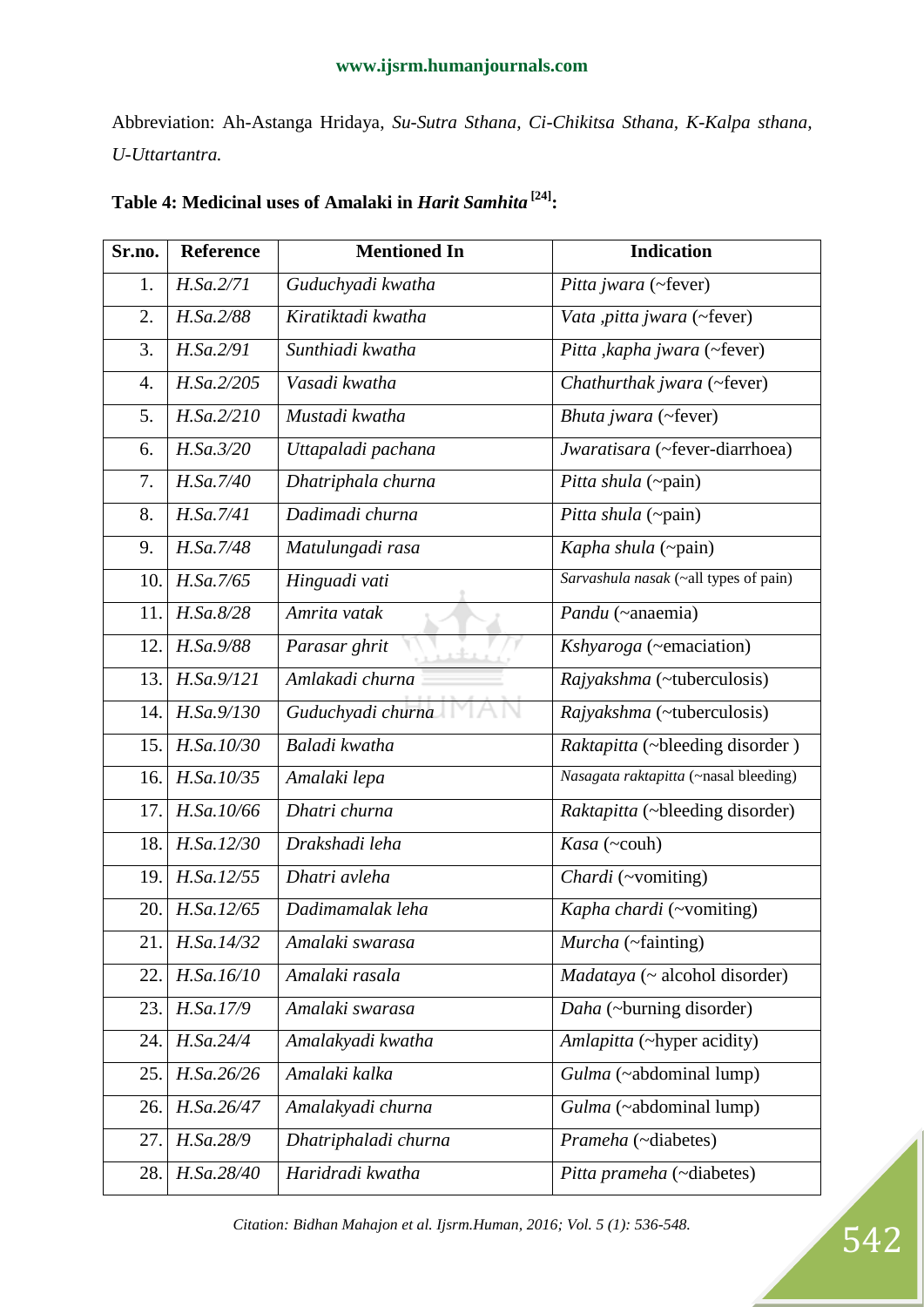| 29. | H.Sa.28/42 | Amalakyadi churna | Sarvameha (~all diabetes)                           |
|-----|------------|-------------------|-----------------------------------------------------|
| 30. | H.Sa.40/32 | Lakshadi tail     | Survavarta (~head disorder)                         |
| 31. | H.Sa.43/6  | Amalakyadi lepa   | <i>Indralupta</i> (~alopecia)                       |
| 32. | H.Sa.44/9  | Amalakyadi tail   | <i>Karnashula</i> (~otalgia)                        |
| 33. | H.Sa.46/12 | Dhatriphala lepa  | Danttashula (~toothache)                            |
| 34. | H.Sa.47/8  | Vidari churna     | Vajikarana (~aphrodisiac)                           |
| 35. | H.Sa.51/4  | Amalakyadi lepa   | Garbha<br>upadrava<br>$\left(\sim\right)$ pregnancy |
|     |            |                   | complication)                                       |
| 36. | H.Sa.54/21 | Lodhradi lepa     | Balaroga (~child disease)                           |
| 37. | H.Sa.55/21 | Eladi kalka       | <i>Balaghraha</i> (~child disease)                  |
| 38. | H.Sa.58/11 | Amalakyadi lepa   | Agnimanda (~indigestion)                            |

*Abbreviation: H.Sa.- Harit Samhita*

# **Table 5: Medicinal uses of** *Amalaki* **in** *Kashyap Samhita* **[25]:**

| Sr.no.           | Reference       | <b>Mentioned In</b> | <b>Indication</b>                  |
|------------------|-----------------|---------------------|------------------------------------|
| 1.               | Ka.Ci.5/4       | Dhatriphala swarasa | Raktapitta (~bleeding disorder)    |
| 2.               | Ka.Ci.11/7      | Samangadi tail      | Varnaropan (~wound healing)        |
| 3.               | Ka.Ci.16/44     | Lodhradi kwatha     | Trishna (~thirst)                  |
| $\overline{4}$ . | Ka.Ci.18/26     | Bala tail           | <i>Dhatri</i> (~postpartum care)   |
| 5.               | Ka.Kal.2/63     | Vastukadi kwatha    | Kustha (~skin disorder)            |
| 6.               | Ka.Kal.8/167    | Mudgadi ghrita      | Aruchi (~anorexia)                 |
| 7.               | Ka.Khi.2/60     | Kasmaryadi kwatha   | Vamana (~vomiting)                 |
| 8.               | Ka.Khi.3/39     | Draksadi swrasa     | Aganidipana (~digestive stimulant) |
| 9.               | Ka.Khi.4/20     | Citrakadi yusha     | Dipana (~appetizer)                |
| 10.              | Ka.Khi.7/65     | Trivrtastaka churna | Jwara (~fever)                     |
| 11.              | Ka, Khi, 10/138 | Abhayadi lepa       | Kasa (~cough)                      |
| 12.              | Ka.Khi.10/139   | Pipalyadi churna    | Kasa (~cough)                      |
| 13.              | Ka.Khi.11/158   | Haritakyadi kwatha  | Mukhashodhana (~buccal hygiene)    |
| 14.              | Ka.Khi.11/167   | Guduchyadi ghrit    | Visama jwara (~intermittent fever) |
| 15.              | Ka.Khi.13/71    | Haritakyadi swarasa | Netra prakshalan (~eye wash)       |
| 16.              | Ka.Khi.14/43    | Patoladi kwatha     | Visarpa (~erysipelas)              |
| 17.              | Ka.Khi.15/16    | Dhatri kwatha       | Charmadal (~skin disorder)         |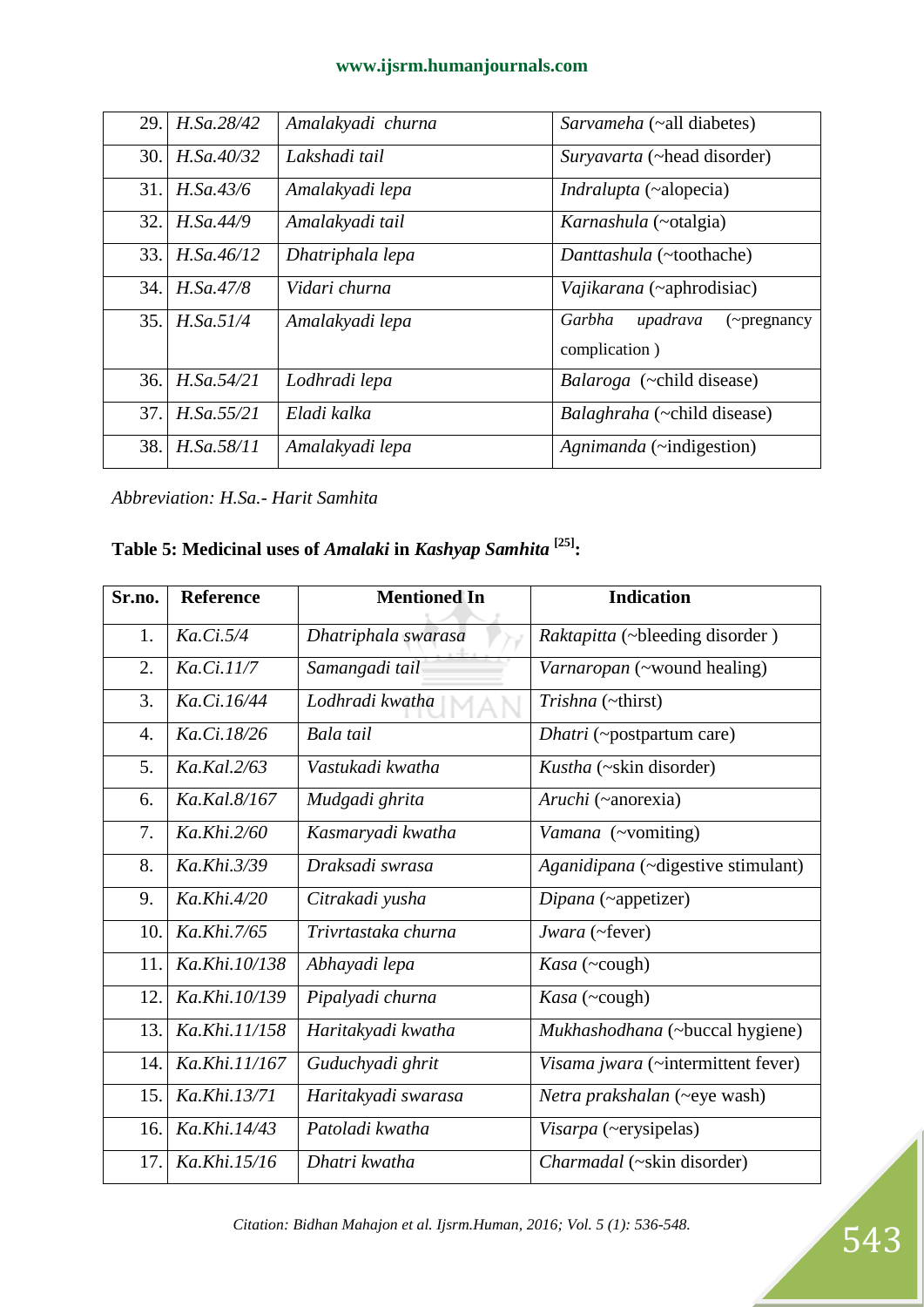| 18. Ka.Khi.17/59 Abhayadi ghrit |                                       | Sotha (~oedema)              |
|---------------------------------|---------------------------------------|------------------------------|
|                                 | 19.   Ka.Khi.17/69   Citrakadi kwatha | Sotha (~oedema)              |
| 20.   <i>Ka.Khi.19/32</i>       | Pipalyadi ghrit                       | <i>Jwara</i> ( $\sim$ fever) |

Abbreviation: ka-kashyap, *Ci-Chikitsa Sthana, K-Kalpa sthana, Khi-Khil sthana*

# **Table 6: Medicinal uses of** *Amalaki* **in** *Sharangadhar Samhita* **[26]:**

| Sr.no.             | <b>Reference</b> | <b>Mentioned In</b> | <b>Indication</b>                   |
|--------------------|------------------|---------------------|-------------------------------------|
| Purvakhanda        |                  |                     |                                     |
| 1.                 | Sa.2/22          |                     | Tridoshashamaka(~specify<br>all     |
|                    |                  |                     | three humors)                       |
| Madhyamkhanda      |                  |                     |                                     |
| 2.                 | Sa.1/7           | Dhatri swarasa      | Prameha(~diabetes)                  |
| 3.                 | Sa.1/11          | Jambvadi swarasa    | Rakta atisara(~bloody dysentery)    |
| $\overline{4}$ .   | Sa.2/54          | Mustadi kwath       | Visham jwara(~intermittent fever)   |
| 5.                 | Sa.2/60          | Devdarvadi kwath    | Chaturthak jwara(~quartan fever)    |
| 6.                 | Sa.2/137         | Dhatri khadir kwath | Sweta kustha(leucoderma)            |
| 7.                 | Sa.4/8           | Dhanyakadi hima     | Raktapitta (~bleeding disorder)     |
| 8.                 | Sa.6/7           | Amalakyadi churna   | Sarva jwara(~all types of fever)    |
| 9.                 | Sa.6/148         | Vyaghri churna      | Mahaswasa (~asthma)                 |
| 10.                | Sa.7/17          | Amalakyadi gutika   | Trishna (~thirst)                   |
| 11.                | Sa.7/29          | Surana vataka       | Arsha (~piles)                      |
| 12.                | Sa.7/56          | Yograj guggula      | Aamvata (~rheumatoid arthritis)     |
| 13.                | Sa.10/28         | Pipplyadyaasav      | Kshyaroga(~cachexia)                |
| 14.                | Sa.10/80         | Dashamularistha     | Vatavyadhi<br>(~neurological        |
|                    |                  |                     | disorder)                           |
| 15.                | Sa.12/267        | Kandarpasundar rasa | Vajikarana (~aphrodisiac)           |
| <b>Uttarkhanda</b> |                  |                     |                                     |
| 16.                | Sa.11/28         | Dhatriphala lepa    | Paalitya (~greying of hair)         |
| 17.                | Sa.11/45         | Siddhmahar lepa     | Sidhma kusthaì(~skin disorder)      |
| 18.                | Sa.11/61         | Amalakyadi lepa     | Nasa raktapitta(~nasal bleeding)    |
| 19.                | Sa.11/65         | Shirahshulhar lepa  | Raktapitta(~bleeding disorder)      |
| 20.                | Sa.11/134        | Shringvera kwath    | Karnashula (~otalgia)               |
| 21.                | Sa.13/27         | Dhatri pindi        | Pittaj abhishyanda(~conjunctivitis) |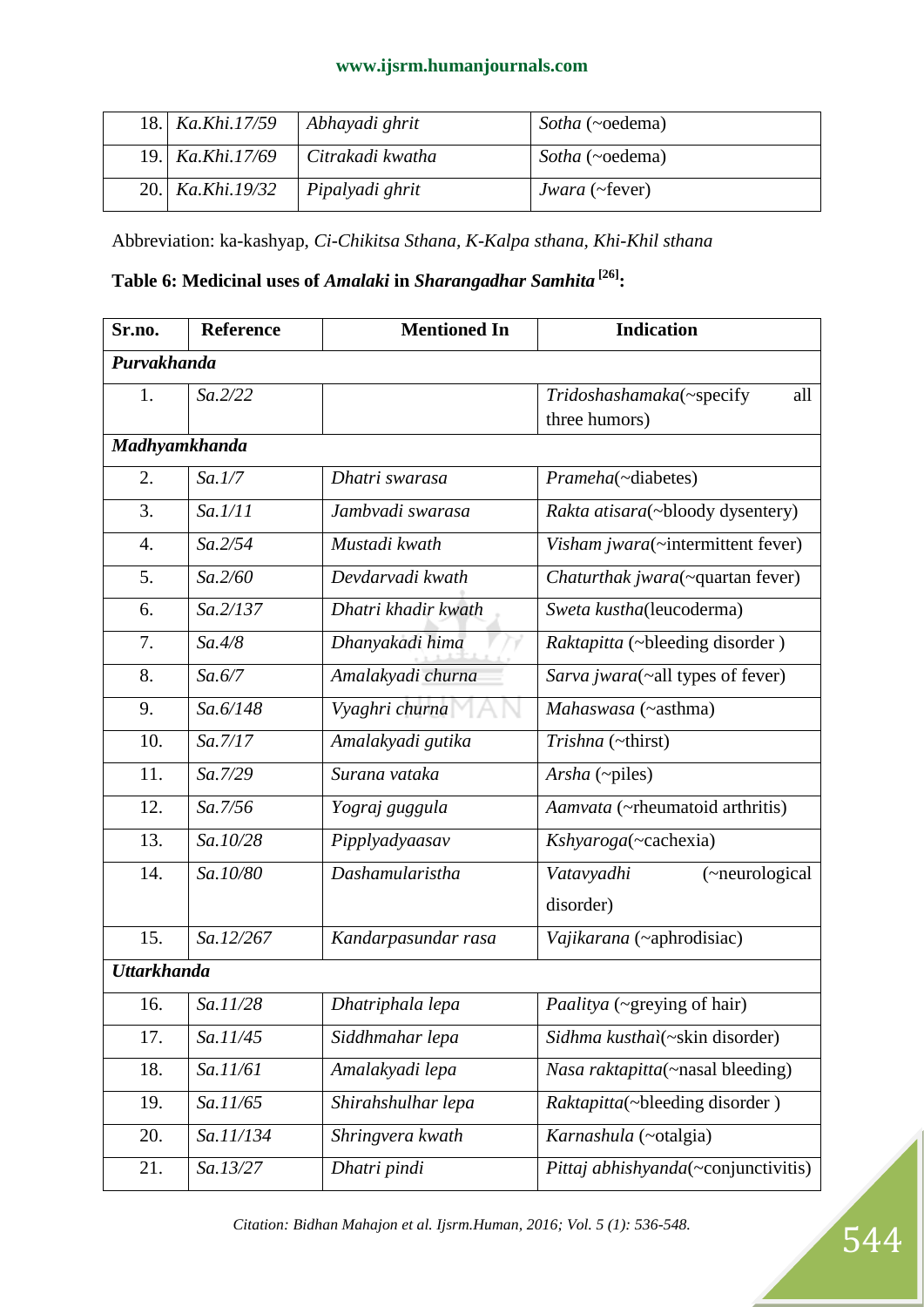Abbreviation: Sa-Sharangadhar Samhita

| Sr.no. | <b>Reference</b>     | <b>Mentioned In</b> | <b>Indication</b>                 |
|--------|----------------------|---------------------|-----------------------------------|
| 1.     | Bh.Ci.2/23           | Tryusanadi ghrit    | Grahani (~dysentery)              |
| 2.     | Bh.Ci.20/26          | Kalyanak ghrit      | Rasayana (~adaptogenic)           |
| 3.     | Bh.Ci.28/70          | Cavyadi churna      | Panataya (~alcoholic synndrome)   |
| 4.     | $Bh$ .Ka.6/4         | Chturanguladi yoga  | Virechan (~purgative)             |
| 5.     | $Bh$ . $Ka$ . $9/40$ | Amalakadi modak     | Virechan (~purgative)             |
| 6.     | $Bh$ .Ka. $6/15$     | Bhallataka yoga     | Kustha, krimi (~skin disorder and |
|        |                      |                     | antimicrobial)                    |
| 7.     | $Bh$ .Ka. $7/1$      | Amalaki churna      | Virechan (~purgative)             |

**Table 7: Medicinal uses of Amalaki in** *Bhel Samhita* **[27] :**

Abbreviation: *Bh- Bhel samhita* , *Ci-Chikitsa Sthana, K-Kalpa sthana .*

## **DISCUSSION**

Almost all parts of the plant *amalaki* possess medicinal properties, particularly fruit, which has been used in *Ayurveda* as a powerful *rasayana*. It is a highly nutritious fruit and is one of the richest sources of vitamin-C, amino acids and minerals  $^{[28]}$ . It contains several chemical constituents like tannins, alkaloids and phenols. Among all hydrolysable tannins, Emblicanin A and B; gallic acid, ellagic acid are reported to possess several biological activities  $[29]$ . *Amalaki* used as customary medicine in the treatment of diarrhea, jaundice, inflammation and several other ailments<sup>[30]</sup>. The root bark of *amalaki* is astringent and is useful in ulcerative colitis and gastric ulcer. The stem bark of the plant is also astringent and useful in gonorrhea, jaundice, diarrhea and myalgia. The flowers are cooling and aperients. The leaves are useful in conjunctivitis, inflammation, dyspepsia, diarrhea and dysentery. Seeds are reported to be useful in asthma, bronchitis and biliousness. *Amalaki* when fresh has five *rasa* viz.[31] , *amla* (sour)*, madhura* (sweet)*, kashaya* (astringent)*, tikta* (bitter) and *katu* (pungent); and *sheeta* (~cooling), *rooksha* (~roughness) and laghu (~light) *guna* (properties). Though it mainly acts on *pitta* and *kapha*, it is considered to pacify all three *dosha* (basic humour of the body)i.e., *vata* by its *amlatwa* (sourness); *pitta* by *madhuryata* (sweetness) and *sheetata* (cold potency); *kapha* by *kashayatwa* (astringent flavour) and *rookshatwa* (ability to produce dryness). It is one of the best *Rasayana* and best among the *vayahsthapana* (anti-aging). The other actions on the general health are *ruchya* (enhances interest in food), *swedahara* (reduces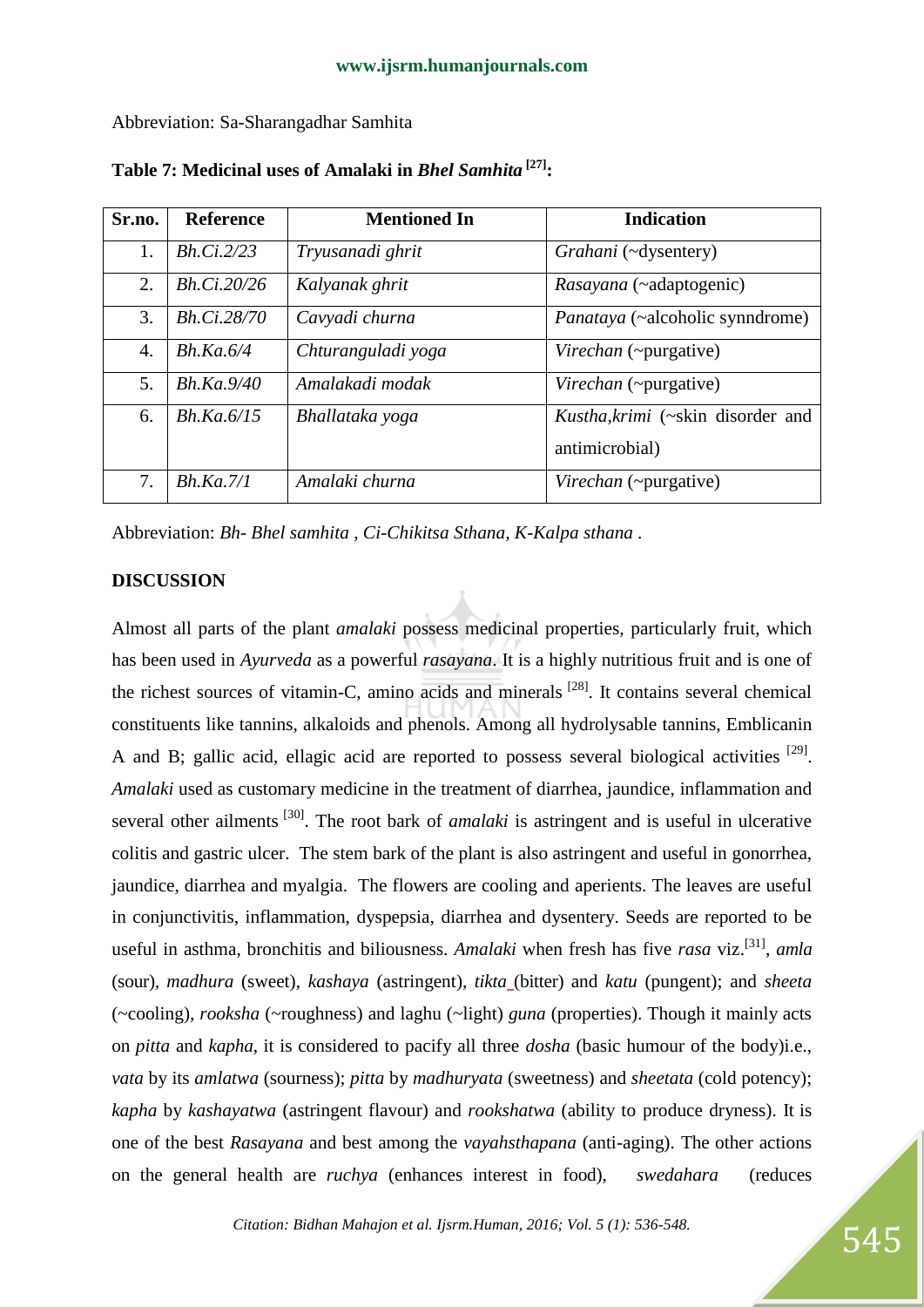sweating), *medohara* (reduces fat/lipids) *shukrala* (increases production of semen and sperm), *vrishya* (aids in ejaculation), *keshya* (good for hair), *chakshushya* (good for eyes), *jara vyadhi vinashana* (checks the diseases due to aging), *sara* (laxative), *deha vidharana* (nourishes whole body) and *vajeekarana* (aphrodisiac)<sup>[32]</sup>.

#### **CONCLUSION**

*Amalaki*is an essential plant in various traditional system of medicine like Ayurveda. Almost all parts of this plant are used in different therapeutic purpose. *Amla* fruit has been mentioned under *triphala* (~combination three potent fruit) along with *bibhitaki* (*Terminalia bellirica* (Gaertn.) Wall.) and *haritaki* (*Terminalia chebula* Retz. ) in *Ayurveda*. This fruit is widely used in the Indian system of medicine as alone or in combination with other plants and is used to treat common cold and fever, as diuretic, laxative, liver tonic, refrigerant, stomachic, restorative, anti-pyretic, hair tonic; to prevent ulcer and dyspepsia. This is equally effective almost all part of human body. Present review highlights the various therapeutic uses mentioned by great *Ayurveda* sages. There is huge scope of further scientific research on various therapeutic aspect of this important medicinal plant.

#### **REFERENCES**

1. Sharma SK, James B, Perianayagam, Aney Joseph AJM, Christina, Evaluation of anti-pyretic and analgesic activity of *Emblicaofficinalis* Gaertn, Journal of Ethnopharmacology, 95, 2004, 83-5.

<u> Parke</u>

- 2. Nosal ova G, Mokry J, Hasan KM, Antitussive activity of the fruit extract of *Emblica officinalis* Gaertn, (Euphorbiaceae), Phytomedicine, 10, 2003, 583-9.
- 3. Santoshkumar J, Manjunath S, Pranavkumar MS, A study of antihyperlipidemia, hypolipedimic and antiatherogenic activity of fruit of *Emblica officinalis* (amla) in high fat fed Albino Rats, International Journal of Medical Research and Health Sciences, 2(1), 2013, 70-77.
- 4. Muruganandam AV, Kumar V, Bhattacharya SK, Effect of poly herbal formulation, EuMil, on chronic stress-induced homeostatic perturbations in rats,Indian Journal of Experimental Biology, 40(10), 2002, 1151-60.
- 5. Baliga MS, Prabhu AN, Prabhu DA, Shivashankara AR, Abraham A, Palatty PL, Antidiabetic and Cardioprotective Effects of Amla (*Emblica officinalis* Gaertn) and its Phytochemicals: Preclinical Observations, Bioactive Food as Dietary Interventions for Diabetes, 2013, 583-600.
- 6. Chatterjee A, Chattopadhyay S, Sandip K, Bandyopadhyay, Biphasic Effect of *Phyllanthus emblica* L. Extract on NSAID-Induced Ulcer: An Anti-oxidative Trail Weaved with Immunomodulatory Effect, Evidence-Based Complementary and Alternative Medicine, 2011,2010, 1-13.
- 7. Yokozawa T, Kim HY, Kim HJ, Tanaka T, Sugino H, Okubo T, Chu D, Juneja LR, Amla (*Emblica officinalis* Gaertn.) Attenuates Age- Related Renal Dysfunction by Oxidative Stress, Journal of Agricultural and Food Chemistry, 55, 2007, 7744-52.
- 8. Vasudevan M, Parle M, Memory enhancing activity of Anwalachurna (*Emblica officinalis* Gaertn.): An Ayurvedic preparation, Physiology &Behaviour, 91(1), 2007, 46–54.
- 9. Madhuri S, Studies on estrogen induced uterine and ovarian carcinogenesis and effect of ProImmu in rat, Ph.D. thesis, Jabalpur, MP, RDVV, 2008.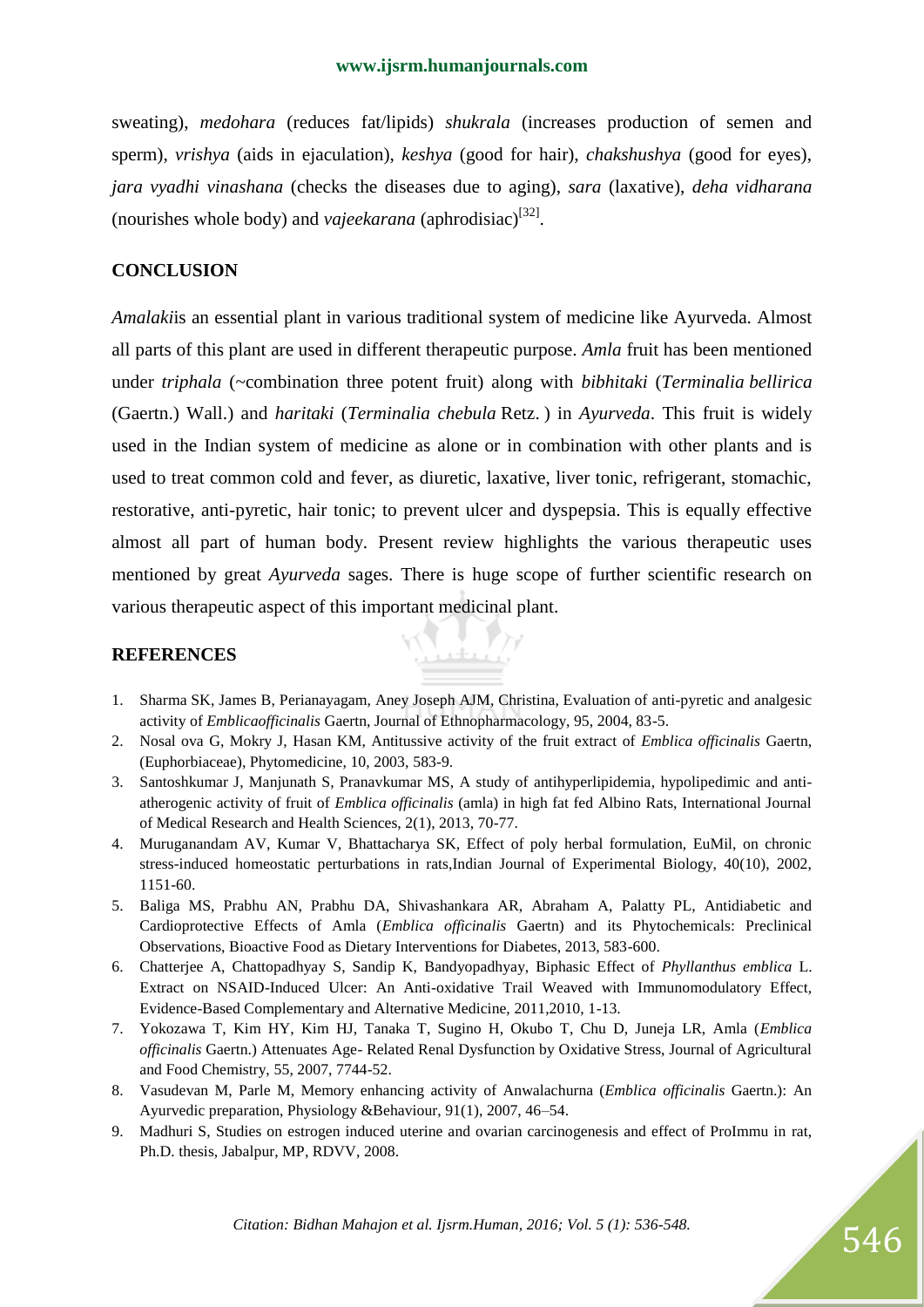- 10. Krishnaveni M, Mirunalini S, Chemopreventive efficacy of *Phyllanthus emblica* L. (amla) fruit extract on 7,12- dimethylbenz(a)anthracene induced oral carcinogenesis – A dose– response study, Environmental Toxicology and Pharmacology, 34(3), 2012, 801-10.
- 11. Adil MD, Kaiser P, Satti NK, Zargar AM, Vishwakarma RA, Tasduq SA, Effect of *Emblica officinalis* (fruit) against UVB-induced photoaging in human skin fibroblasts, Journal of Ethnopharmacology, 132(1), 2010, 109-14.
- 12. Deep G, Dhiman M, Rao AR, Kale RK, Chemopreventive potential of Triphala (a composite Indian drug) on benzo(a)pyrene induced fore stomach tumorigenesis in murine tumor model system, Journal of Experimental and Clinical Cancer Research, 24(4), 2005, 555-63.
- 13. Varadacharyulu N, Damodara Reddy, Padmavathi P, Paramahamsa M, Modulatory role of Emblica officinalis against alcohol induced biochemical and biophysical changes in rat erythrocyte membranes, Food and Chemical Toxicology, 47, 2009, 1958-63.
- 14. Prakash D, Upadhyay G, Gupta C, Pushpangadan P, Singh KK, Antioxidant and free radical scavenging activities of some promising wild edible fruits, International Food Research Journal, 19 (3), 2012, 1109-16.
- 15. Nripendranath, Bibhabasu H, Rhitajit S, Santanu B, Comparative study of the antioxidant and reactive oxygen species scavenging properties in the extracts of the fruits of *Terminaliachebula,Terminaliabelerica*  and *Emblica officinalis*, BMC Complementary and Alternative Medicine,10, 2010, 1-15.
- 16. Santoshkumar J, DevarmaniMS, Sajjanar M, Pranavakumar MS, Dass P, A study of Anti-inflammatory activity of fruit of *Emblicaofficinalis* (Amla) in Albino rats,MedicaInnovatica, 2(1), 2013, 17- 26.
- 17. Bhattacharya SK, Bhattacharya A, Sairam K, Ghosal S, Effect of bioactive tannoid principles of *Emblica officinalis* on ischemi are perfusion induced oxidative stress in rat heart,Phytomedicine, 9(2), 2002, 171-4.
- 18. Yi-Fei W, Ya-Fenga W, Xiao-Yana W,Zhea R,Chui-Wena Q, Yi- Chenga L, Kitazatoc K, Qing-Duan Q, Yan W, Li-Yun Z, Jin-Hua Z, Chong-Rene Y, Qinge L, Ying-June Z,Phyllaemblicin B inhibits Coxsackie virus B3 induced apoptosis and myocarditis, AntiviralResearch, 84, 2009, 150-58.
- 19. Swetha Dasaroju, Krishna Mohan Gottumukkala. Current Trends in the Research of *Emblica officinalis (Amla)*:A Pharmacological Perspective Int. J. Pharm. Sci. Rev. Res., 24(2), Jan – Feb 2014.
- 20. Rehman H, Yasin KA, Choudhary MA, Khaliq N, Rahman A, ChoudharyMI, Malik S, Studies on the chemical constituents of *Phyllanthus emblica,* Natural Product Research, 21(9), 2007, 775-81.
- 21. Charaka. Charaka Samhita (Chakrapani Commentary). Jadavaji Trikamji Acharya, editor. 1 st ed. Sutra Sthana chapter no-4, verse no-24 to Kalpasthana capter no-11, verse no. 15 Varanasi: Chaukhamba Sanskrit Sansthan; 2014. p. 35-669
- 22. Susruta.Susruta samhita (Dalhana Commentry). Jadavaji Trikamji Acharya, editor. Reprinted ed. Sutra Sthana chapter no.46, verse no-43 to Uttarsthana chapter no.58, verse no.41. Varanasi: Chaukhamba Sanskrit Sansthan;2014.p.218-790
- 23. Astanga.Astanga hridaya (Arunadatta Commentry). Pt. Hari Sastri Paradakara Acharya, editor. Repinted ed. Sutra Sthana chapter no.3, verse no-51 to Uttarsthana chapter no.40 , verse no.56.Varanasi: Chaukhamba Sanskrit Sansthan; 2014.p.49-944
- 24. Harit. Harit Samhita. Pt. Hariprasad Tripathi editor. Reprinted ed. Harit Chikitsa Sthana chapter no.2, verse no-71 to Harit Samita chapter no.58 , verse no.11.Varanasi: Chaukhamba Krishanadas academy;2009 .p.186-332
- 25. Kashyap. Kashyap Samhita. Prof. Premvati Tiwari editor. First ed. Kashyap Chikitsa Sthana chapter no.5, verse no-4 to Kashyap Samita Khil Sthana chapter no.19 , verse no.32.Varanasi: Chaukhamba Visvabharati;1996 .p.179-660
- 26. Sarangadhar. Sarangadhar Samhita. Dr.Smt.Shailaja Srivastava. Reprinted ed. Sarangadhar Samhita chapter no.2, verse no-22 to. Sarangadhar Samhita chapter no.13, verse no.27Varanasi: Chaukhamba Oriental;2013 .p.19-484.
- 27. Maharshi Bhel. Bhelsamhita. edited by Shree Abhay Katyayan. 1<sup>st</sup> edition. Varanasi: Chaukhamba surbharati prakashana ; 2009.p.300-508.
- 28. Srivasuki KP, Nutritional and health care benefits of Amla, Journal of Pharmacognosy, 3(2), 2012, 141-51.
- 29. Zhang LZ, Zhao WH, Guo YJ, Tu GZ, Lin S, Xin LG, Studies on chemical constituents in fruits of Tibetan medicine Phyllanthus emblica,ZhongguoZhong Yao ZaZhi, 28(10), 2003, 940-3.
- 30. Udupa KN, Ayurveda for Promotion of Health, Journal of Ayurveda,1985.